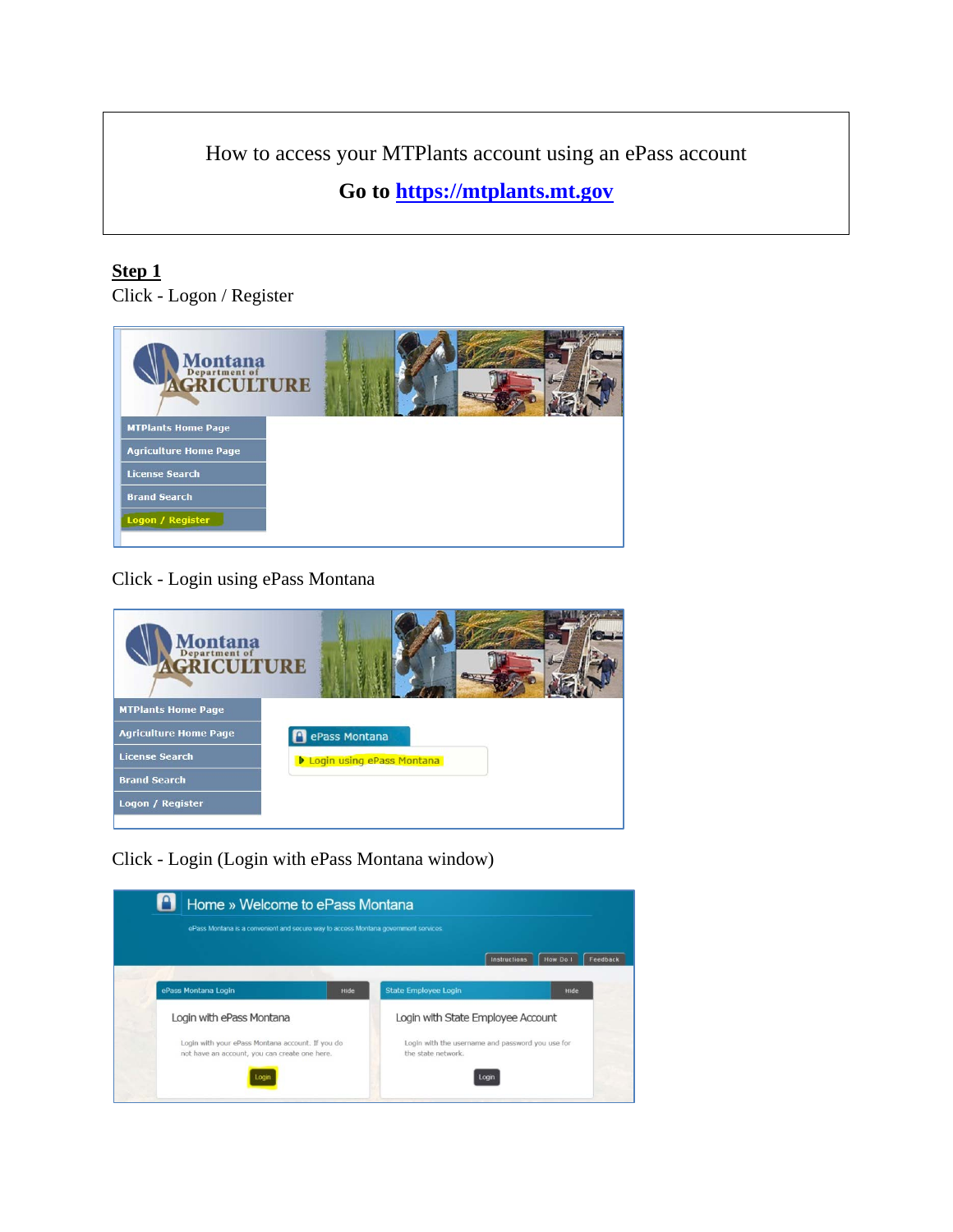## **Step 2**

If you have an ePass account then enter your info in the Existing User box and click - Login.

| <b>Existing User</b>              | <b>New User</b>                                  |
|-----------------------------------|--------------------------------------------------|
| Username:                         | Create an ePass Montana account by selecting the |
| Password:                         | button below:<br>Create an Account               |
| Forgot your Username or Password? |                                                  |

If you do not have an ePass account then click - Create an Account in the New User window.

| <b>Existing User</b>              | New User                                         |  |
|-----------------------------------|--------------------------------------------------|--|
| Username:                         | Create an ePass Montana account by selecting the |  |
| Password:                         | button below:<br>Create an Account               |  |
| Forgot your Username or Password? |                                                  |  |

## **Creating an account**

A screen with four sections will appear (see next page) for entering new user information and another opportunity for existing users to login. The required fields have an \*asterisk next to them. In the Personal Information section you are required to enter a First and Last Name and an Email Address that will receive: receipts of payment transactions, change request correspondences and options for reseting passwords or user names on ePass.

In the ePass Montana ID Details enter the Username, Password, and Password Hint for the account. The Username must be at least 6 characters long. The password must be at least 8 characters long, use both letters and numbers, be different than your username, and is case sensitive. Record your username and password in a secure location.

You are required to enter 3 security questions which will allow you to retrieve a lost username or to reset your password.

Click - Save Changes when finished.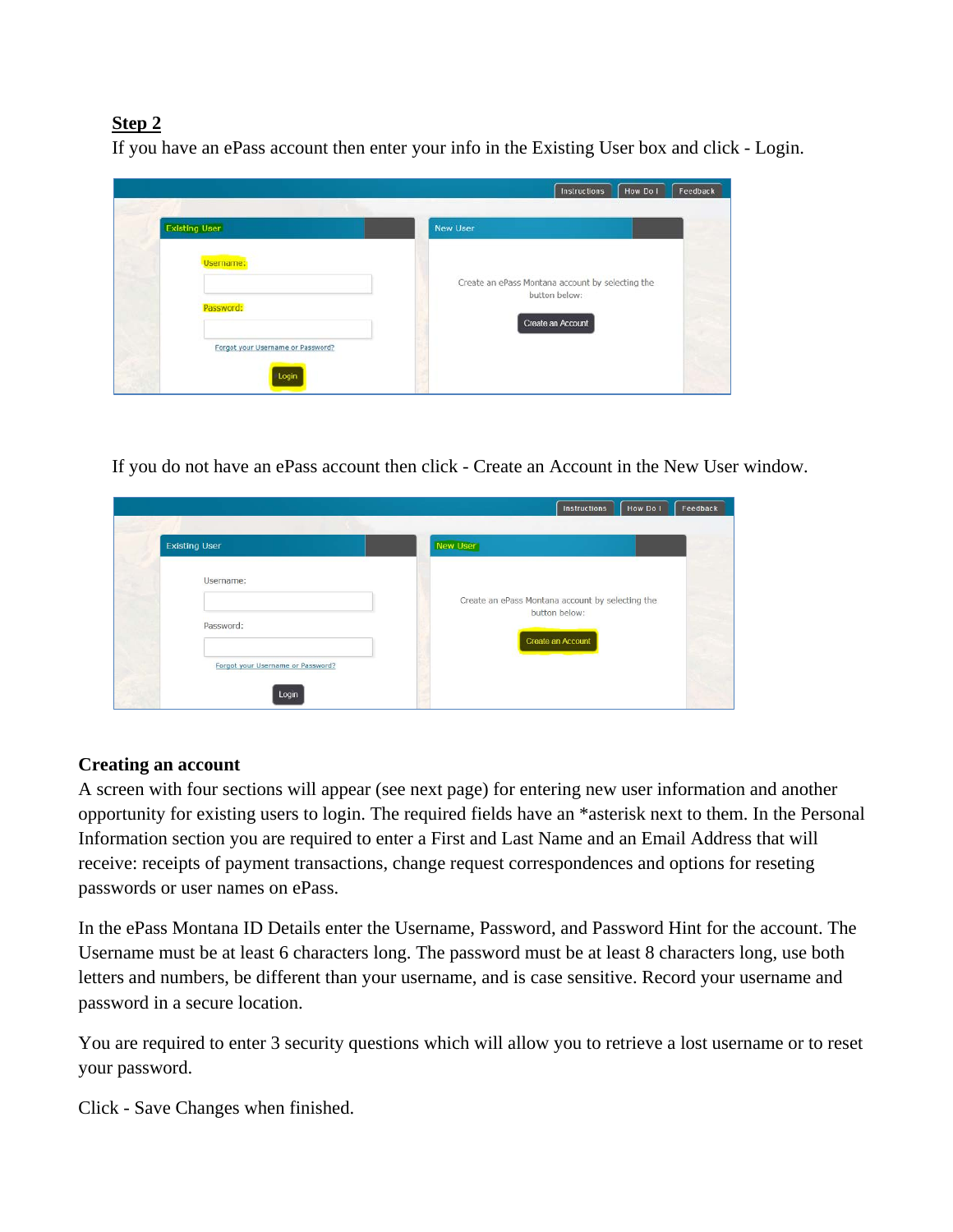| Personal Information <sup>(1)</sup>                           | ePass Montana ID Details                                                 |
|---------------------------------------------------------------|--------------------------------------------------------------------------|
|                                                               |                                                                          |
| *First Name:                                                  | *Username:                                                               |
| *Last Name:                                                   | *Password:                                                               |
|                                                               |                                                                          |
| Daytime Phone:                                                | *Verify Password:                                                        |
|                                                               |                                                                          |
| *Primary Email:                                               | *Password Hint:                                                          |
|                                                               |                                                                          |
| *Verify Primary Email:                                        |                                                                          |
| Alternate Email:                                              |                                                                          |
|                                                               |                                                                          |
|                                                               |                                                                          |
| Security Info <sub>0</sub>                                    | Registered User Information <sup>0</sup>                                 |
| For your protection, these questions will help us verify your | If you have a Registered User account, please provide your               |
| identity in the future.                                       | Registered User login information. What is a Registered<br>User account? |
| *1. Security Question:                                        |                                                                          |
| Choose one<br>v                                               | Registered User Login:                                                   |
|                                                               | Registered User Password:                                                |
| *2. Security Question:<br>Choose one<br>v                     |                                                                          |
|                                                               |                                                                          |
| *3. Security Question:                                        |                                                                          |
| v<br>Choose one                                               |                                                                          |
|                                                               |                                                                          |
|                                                               |                                                                          |
|                                                               |                                                                          |
|                                                               |                                                                          |